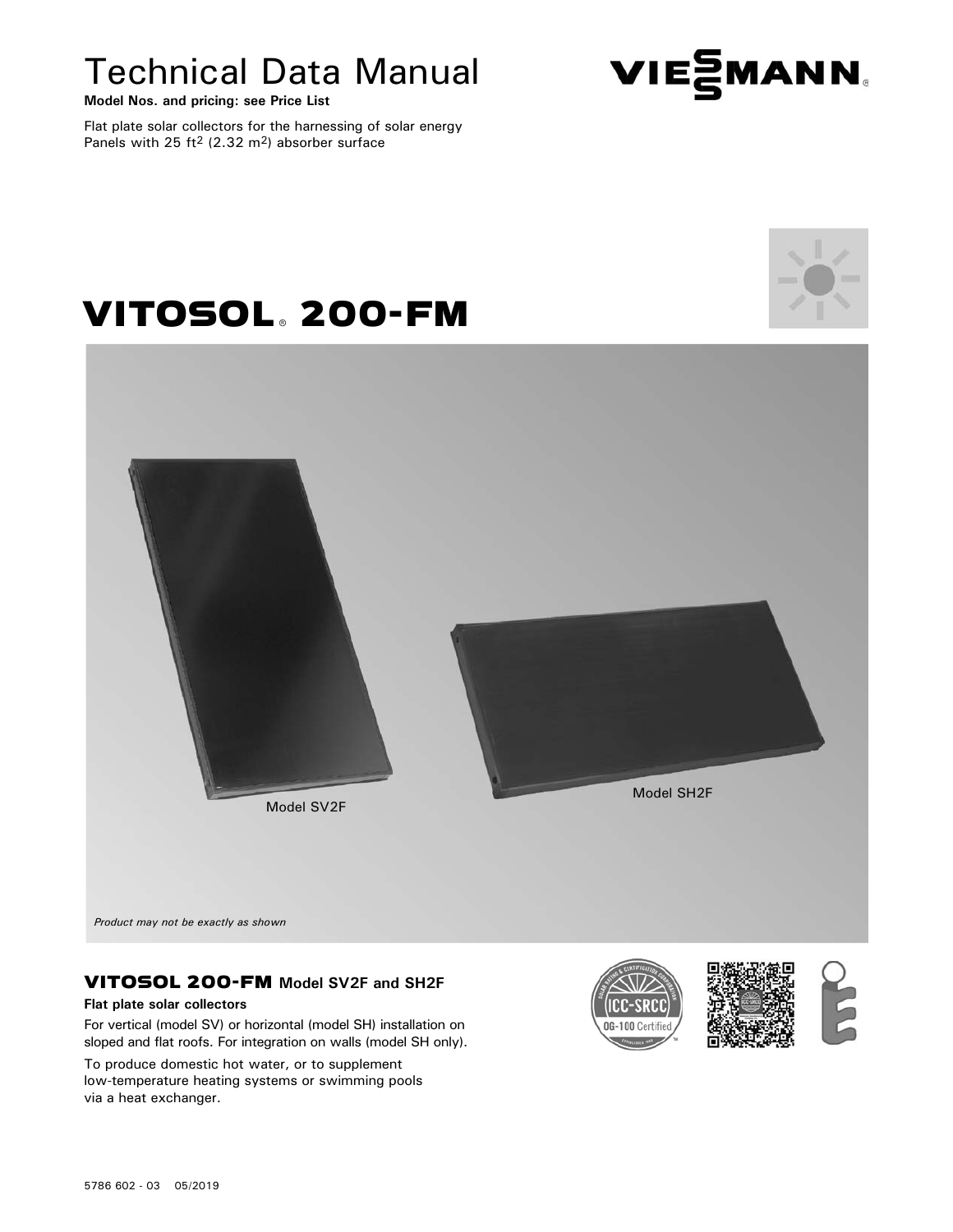#### **Benefits**

- **High performance**, premium version flat plate collector, thanks to unique frame design and highly efficient ThermProtect coated aluminum absorbers.
- Suitable for many residential or commercial applications with vertical or horizontal versions available. Suitable for DHW or pool heating, space heating applications.
- **Attractive appearance** with powder coated dark blue frame, endless glass seal and minimal space between collectors. No screws or rivets used in frame for clean, neat finish.
- **Rugged, high-quality construction** using impact-resistant low-iron solar glass, copper piping, aluminum absorber and frame and non-degrading thermal insulation.
- **Permanently sealed and high stability** through all-around folded aluminum frame and endless glass seal.
- **Universal application** on flat, sloped roofs or freestanding, vertical (model SV) or horizontal (model SH) orientation. Model SH is suitable for installations on walls. Connect up to 12 collectors in one array for commercial or residential systems.
- **Fast installation** with flexible connection pipes and quick-connect fittings. Prefabricated collector mounting hardware ensures easy connection to roofs.
- Maximum system performance and reliability with a full range of solar system components designed to integrate seamlessly.
- **Quality tested** to Solar Keymark testing requirements.
- **Certified** to the Solar Rating and Certification Corporation (SRCC) OG-100 Standard.



#### **Legend**

- $(A)$  Solar glass cover,  $\frac{1}{6}$  in. (3.2 mm) thick
- $(B)$  Aluminum cover strip in dark blue
- C Continuous flexible seal for solar glass cover
- D Aluminum absorber sheet with ThermProtect coating
- $(E)$  Meander-shaped copper pipe
- F Melamine resin foam insulation
- G Melamine resin foam insulation
- $(H)$  Aluminum frame in dark blue
- $(K)$  Aluminum-zinc coated sheet steel back panel



#### **Construction and function**

The main component of the Vitosol 200-FM is the ThermProtect switching absorber. It ensures high absorption of solar radiation and low emission of thermal radiation. When the collector temperature becomes elevated >167°F  $(>75^{\circ}C)$  the absorber will switch or transition to a higher rate of thermal emission. The net result is that the collector will operate at a reduced temperature as the absorber will be rejecting excess thermal radiation. The ThermProtect switching absorber limits the maximum or stagnation temperature of the collector 293°F (145°C). A meandershaped copper pipe, through which the heat transfer medium flows, is permanently embedded into the absorber.

The heat transfer medium channels the absorber heat through the copper pipe. The absorber is encased in a highly insulated collector housing, which minimizes collector heat losses. The high quality thermal insulation provides temperature stability and is free from gas emissions.

The cover consists of a solar glass panel with a very low iron content, thereby reducing reflection losses. The tempered solar glass is  $\frac{1}{8}$  in. (3.2 mm) thick, making it very resistant to weather influences.

The glass is set into the collector frame with a continuous profiled seal, preventing water from penetrating into the collector. This ensures a long and reliable service life for all internal components.

The collector housing consists of a one-piece powder-coated aluminum frame into which the solar glass is permanently sealed.

Up to twelve collectors can be joined quickly and easily to form a single collector array. For this, the standard equipment includes flexible connection pipes, sealed with O-rings (see picture below).

A connection kit with clamping ring fittings enables the collector array to be quickly connected to the pipes of the solar circuit. The collector temperature sensor is installed in the solar circuit flow using a sensor well set.



Flexible interconnection pipes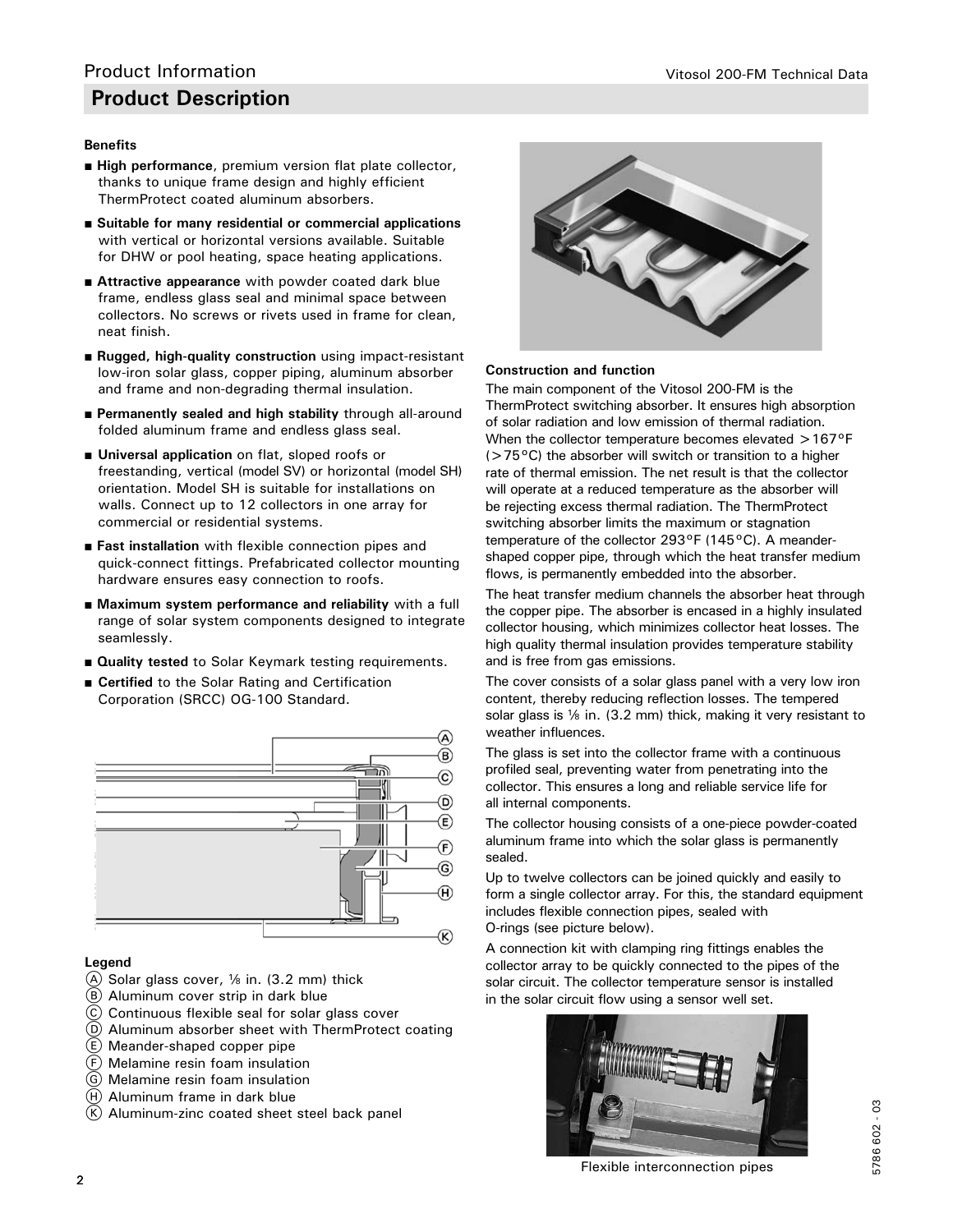### **Specification**

| Vitosol 200-FM                            |                                   | SV <sub>2F</sub>                              | SH <sub>2F</sub>    |
|-------------------------------------------|-----------------------------------|-----------------------------------------------|---------------------|
| Gross area                                | $ft2$ (m <sup>2</sup> )           | 27.0 (2.51)                                   | 27.0 (2.51)         |
| Absorber area                             | ft <sup>2</sup> (m <sup>2</sup> ) | 25.0 (2.32)                                   | 25.0 (2.32)         |
| Aperture area* 1                          | ft <sup>2</sup> (m <sup>2</sup> ) | 25.1 (2.33)                                   | 25.1 (2.33)         |
| Spacing between collectors                | in. $(mm)$                        | $\frac{3}{4}$ (21)                            | $\frac{3}{4}$ (21)  |
| Dimensions*2                              |                                   |                                               |                     |
| Width                                     | $in.$ ( $mm$ )                    | 41% (1056)                                    | 93% (2380)          |
| Height                                    | $in.$ ( $mm$ )                    | 93% (2380)                                    | 41% (1056)          |
| Depth                                     | in. $(mm)$                        | $3\frac{1}{2}$ (90)                           | $3\frac{1}{2}$ (90) |
| Optical efficiency*3                      | $\%$                              | 82.3                                          | 82.6                |
| <b>Heat loss coefficient U1</b>           | $W/(m^2 \cdot K)$                 | 4.421                                         | 4.380               |
| <b>Heat loss coefficient U2</b>           | $W/(m^2 \cdot K^2)$               | 0.0220                                        | 0.037               |
| Thermal capacity                          | $kJ/(m^2 \cdot K)$                | 4.89                                          | 5.96                |
| Weight (dry)                              | lb (kg)                           | 86 (39)                                       | 88 (40)             |
| <b>Fluid capacity</b>                     | <b>USG</b>                        | 0.48                                          | 0.63                |
| (heat transfer medium)                    | (L)                               | (1.83)                                        | (2.40)              |
| Maximum working pressure*4                | psig (bar)                        | 87 (6)                                        | 87 (6)              |
| Maximum stagnation temperature*5          | $^{\circ}$ F ( $^{\circ}$ C)      | 293 (145)                                     | 293 (145)           |
| <b>Connection</b>                         | in. $(mm)$                        | $\frac{3}{4}$ (22)                            | $\frac{3}{4}$ (22)  |
| Requirements for installation surface and |                                   | Roof construction with adequate load capacity |                     |
| anchorage                                 |                                   | for prevailing wind forces                    |                     |
| <b>Mechanical test load</b>               |                                   |                                               |                     |
| Max. tested positive load                 | $lb/ft^2$ (Pa)                    | 73.1 (3500)                                   | 73.1 (3500)         |
| Max. tested negative load                 | $lb/ft^2$ (Pa)                    | 62.7 (3000)                                   | 62.7 (3000)         |

\**1* Important for system design considerations.

\**2* Dimensions rounded to the nearest ¼ inch.

\**3* Based on absorber area.

\**4* In sealed systems, operating pressure of at least 44 psig + 0.45 psig x static head (ft.) (3.0 bar + 0.1 bar x static head (m) must be present in the collectors in cold condition).

\**5* The stagnation temperature is the temperature which applies to the hottest point of the collector at a global radiation intensity of 3412 Btuh (1000 W) when no heat is conducted by the heat transfer medium.



#### **Model SV2F** (Vertical mounting) **Model SH2F** (Horizontal mounting)

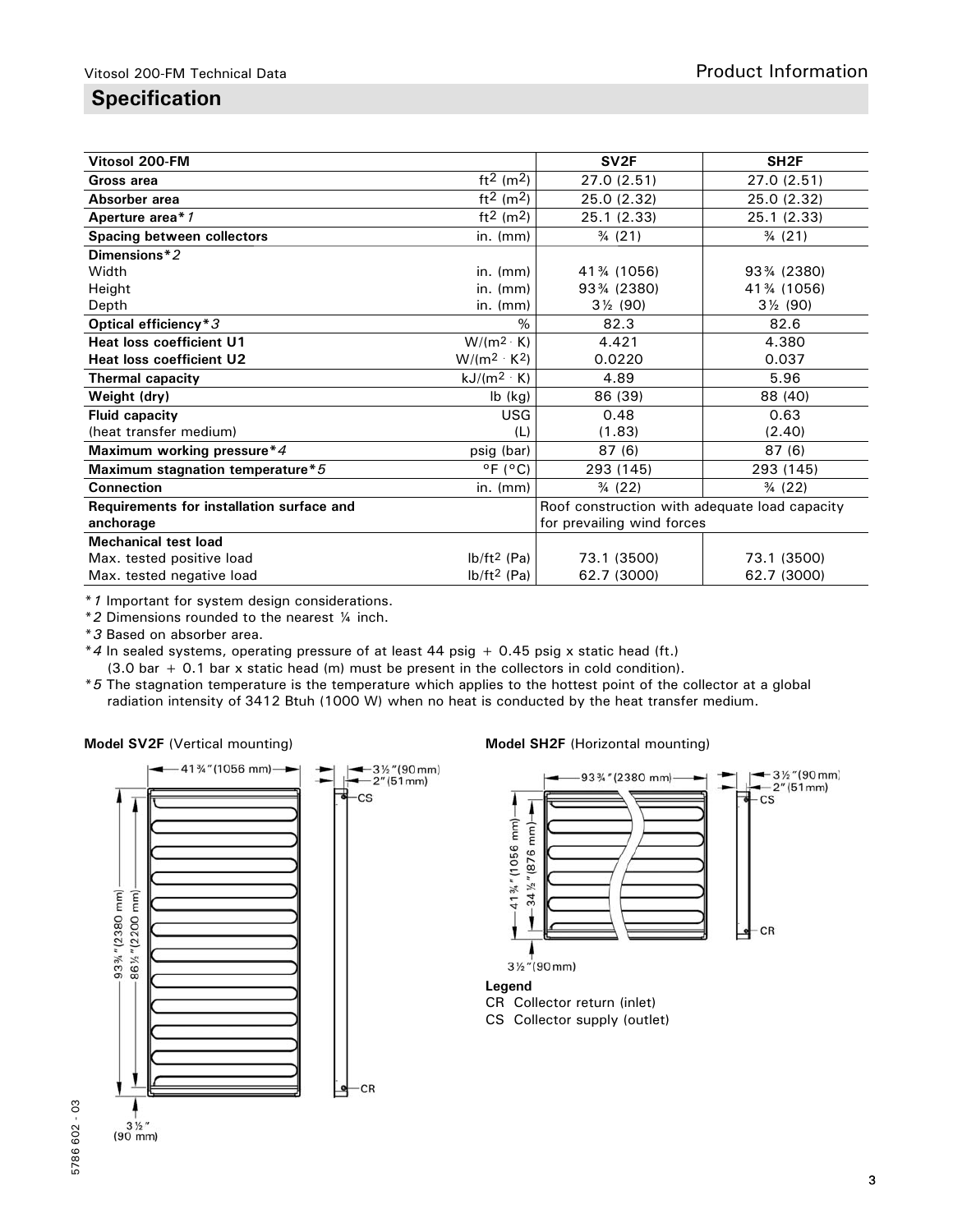#### **Standard equipment**

Vitosol 200-FM, Models SH2F and SV2F come fully assembled and are ready to be connected.

**Note:** Viessmann offers complete solar heating system combi packages, as well as comprehensive design support in order to facilitate the component selection process.

#### **Accessories**

- Accessories (individually packed, depending on order):
- Mounting hardware with technical literature
- Interconnection pipes with insulation
- General connection set
- Sensor well set
- Solar-Divicon (pumping station for the collector circuit)
- Electronic differential temperature control
- Automatic air vent with air separator
- Fast air vent valve with tee and shutoff valve
- Solar hand pump
- Solar expansion tank
- Heat transfer medium

#### **Mounting hardware**

The mounting hardware consists of components required for the relevant method of installation, such as:

Roof brackets, mounting plates, mounting rails,

connecting elements for mounting rails, clamping bolts, screws and nuts.

#### **Sloped roof hardware**

Required for mounting collector directly onto shingled roof. Raises collector 3½ in. (88.9 mm) above the roof.





**Flat roof hardware**

Required for freestanding, flat roof installations.



#### **General connection set**

Required to connect solar collector to system piping. One set required per collector array - maximum 10 to 12 collectors per individual array.

#### **Pipe connection set**

Required to connect multiple solar collectors.



#### **SCU 124/224/345**

Electronic differential temperature control for solar heating.



#### **Solar-Divicon**

Pre-assembled pumping station for solar collector circuit (2 sizes available: DN20B & DN25B).

Includes: 3-speed pump, pressure gauge, 2 thermometers, 2 ball valves, pressure relief valve, flow meter, 2 flow check valves, air separator, system fill manifold, and foam insulation cover.



#### **Heat transfer medium**

Tyfocor HTL non-toxic heating liquid for solar heating systems with active anti-corrosion and anti-ageing protection.

|                                                                       | <b>ASTM D 1177</b>   |     |
|-----------------------------------------------------------------------|----------------------|-----|
|                                                                       |                      |     |
|                                                                       | <b>DIN 51777</b>     |     |
| Specific gravity at 68°F (20°C): 1.032 to 1.035 g/cm <sup>3</sup> to: |                      |     |
|                                                                       | <b>ASTM D 1122</b>   |     |
| Viscosity at 68°F (20°C): 6.5 to 8.0 mm <sup>2</sup> /s to:           |                      |     |
|                                                                       | <b>DIN 51562</b>     |     |
|                                                                       |                      | පි  |
|                                                                       | <b>ASTM D 1287</b>   |     |
|                                                                       |                      | 602 |
|                                                                       |                      | 786 |
|                                                                       | disposable container | Ю   |
|                                                                       |                      |     |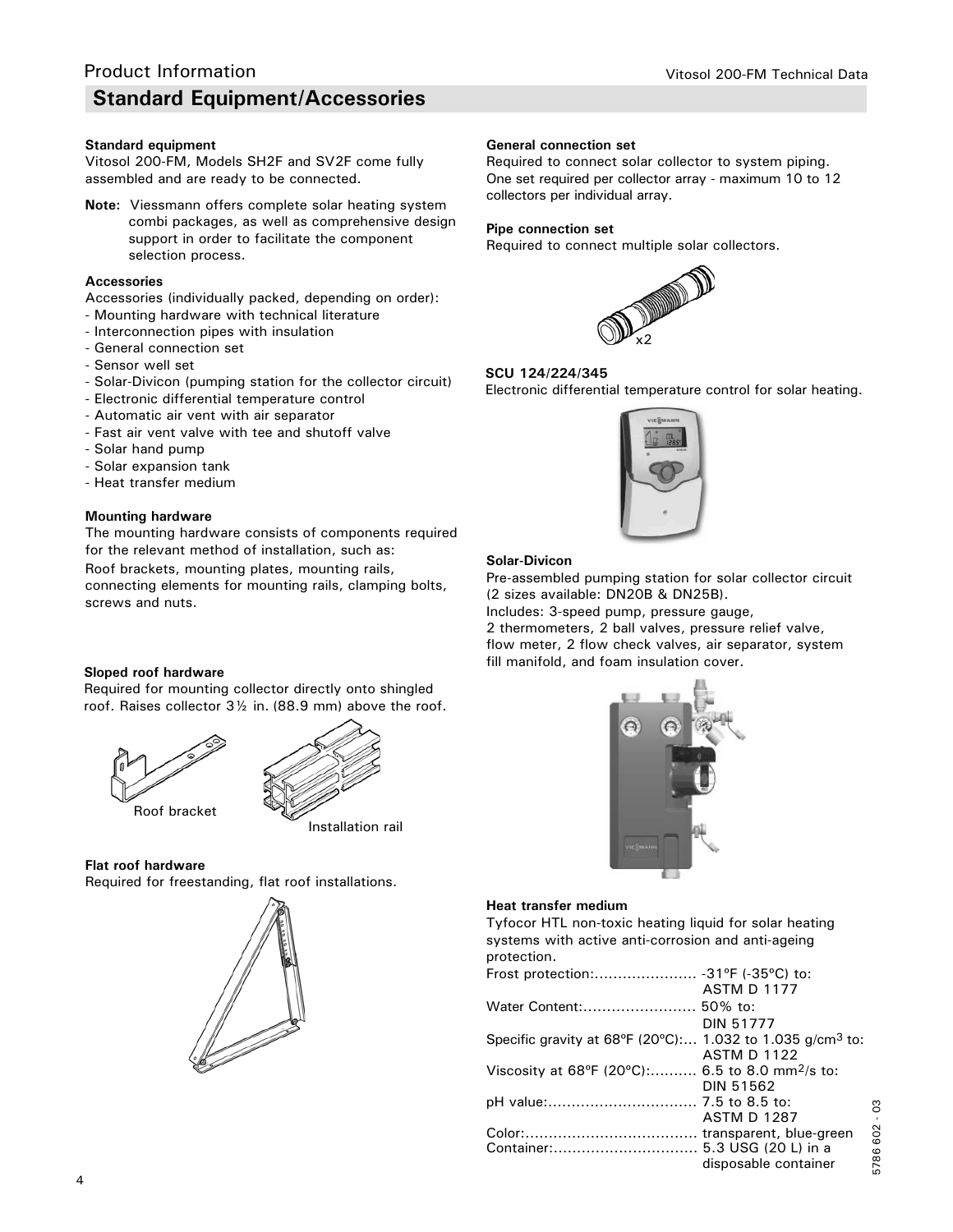### **Required Installation Area (Sloped Roofs) - Vitosol 200-FM, Type SV**

For vertical collectors installed between 10° - 80° degrees from the horizontal plane (ground)



|                     |                 | <b>Vitosol 200-FM SV2F Array Dimensions</b> |                  | <b>Slope Roof Installation</b><br><b>Collector Array Weight</b> |                                         |       |
|---------------------|-----------------|---------------------------------------------|------------------|-----------------------------------------------------------------|-----------------------------------------|-------|
| Number of           |                 | Dimension "a"                               |                  | Dimension "b"                                                   | (Collectors, racking, fittings & fluid) |       |
| <b>Collectors</b>   | in.             | (mm)                                        | in.              | (mm)                                                            | lb.                                     | (kg)  |
| 1 Collector         | $93\frac{3}{4}$ | (2380)                                      | $43\frac{1}{4}$  | (1098)                                                          | 116                                     | (53)  |
| 2 Collectors        | $93\frac{3}{4}$ | (2380)                                      | $85\frac{3}{4}$  | (2175)                                                          | 222                                     | (101) |
| 3 Collectors        | $93\frac{3}{4}$ | (2380)                                      | 1283/4           | (3273)                                                          | 328                                     | (149) |
| 4 Collectors        | $93\frac{3}{4}$ | (2380)                                      | $171\frac{1}{4}$ | (4350)                                                          | 434                                     | (197) |
| 5 Collectors        | $93\frac{3}{4}$ | (2380)                                      | $214\frac{1}{2}$ | (5448)                                                          | 542                                     | (246) |
| 6 Collectors        | $93\frac{3}{4}$ | (2380)                                      | 257              | (6525)                                                          | 653                                     | (296) |
| <b>7</b> Collectors | $93\frac{3}{4}$ | (2380)                                      | 300              | (7623)                                                          | 757                                     | (344) |
| 8 Collectors        | $93\frac{3}{4}$ | (2380)                                      | $342\frac{1}{2}$ | (8700)                                                          | 869                                     | (394) |
| 9 Collectors        | $93\frac{3}{4}$ | (2380)                                      | $385\frac{3}{4}$ | (9798)                                                          | 971                                     | (440) |
| 10 Collectors       | $93\frac{3}{4}$ | (2380)                                      | $419\frac{1}{2}$ | (10654)                                                         | 1083                                    | (492) |
| 11 Collectors       | $93\frac{3}{4}$ | (2380)                                      | $471\frac{1}{2}$ | (11973)                                                         | 1190                                    | (540) |
| 12 Collectors       | $93\frac{3}{4}$ | (2380)                                      | 5133/4           | (13050)                                                         | 1301                                    | (590) |

**Note:** It is recommended that a minimum service

clearance of 12 in. (305 mm) should be added

to each end of the collector array. This allows for

ease of installation and servicing of the solar supply

and return connections.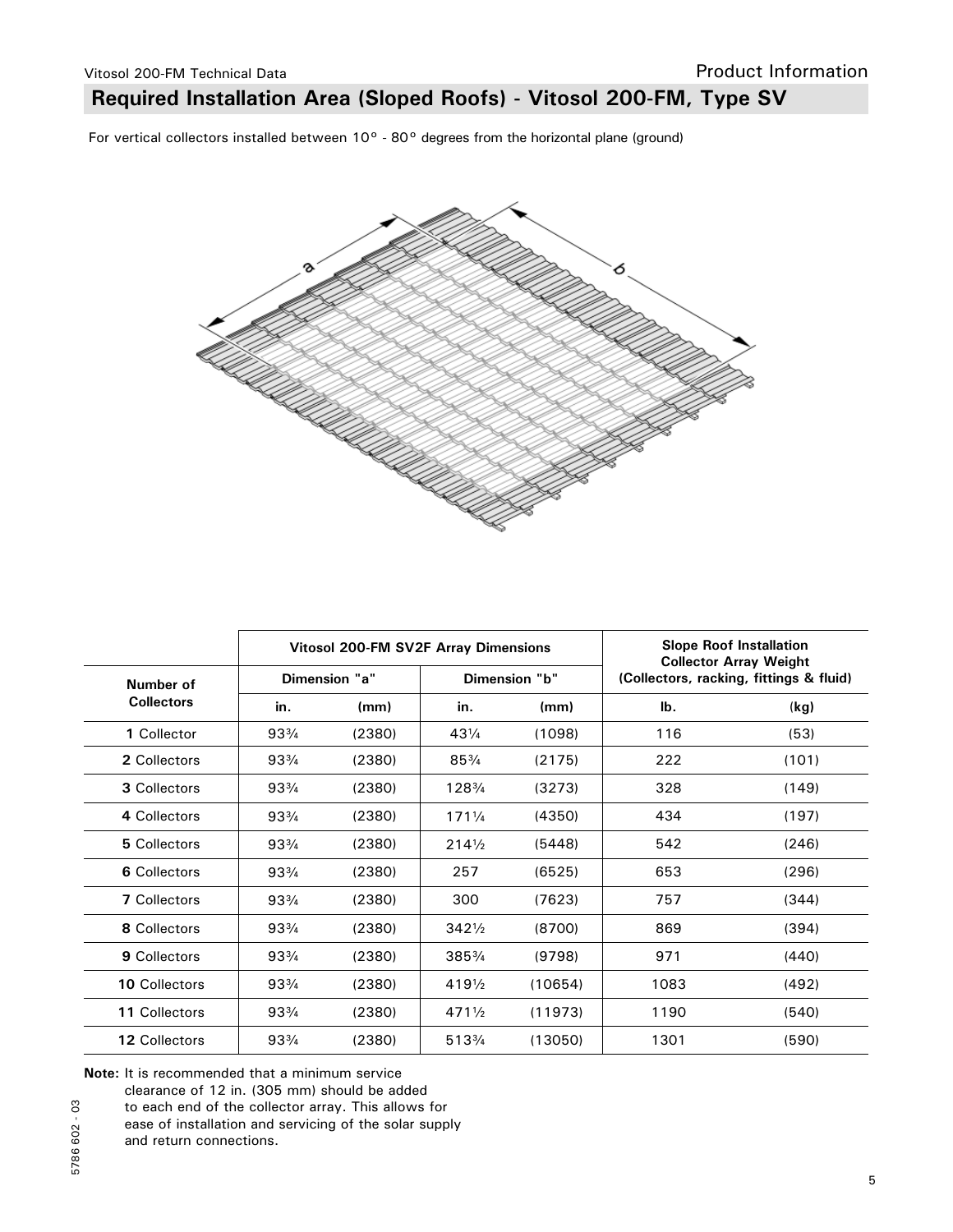### **Required Installation Area (Sloped Roofs) - Vitosol 200-FM, Type SH**

For horizontal collectors installed between 10° - 80° degrees from the horizontal plane (ground)



|                      |                 | <b>Vitosol 200-FM SH2F Array Dimensions</b> |                   | <b>Slope Roof Installation</b><br><b>Collector Array Weight</b> |                                         |       |
|----------------------|-----------------|---------------------------------------------|-------------------|-----------------------------------------------------------------|-----------------------------------------|-------|
| Number of            |                 | Dimension "a"                               |                   | Dimension "b"                                                   | (Collectors, racking, fittings & fluid) |       |
| <b>Collectors</b>    | in.             | (mm)                                        | in.               | (mm)                                                            | lb.                                     | (kg)  |
| 1 Collector          | $41\frac{3}{4}$ | (1056)                                      | $95\frac{1}{4}$   | (2422)                                                          | 124                                     | (56)  |
| 2 Collectors         | $41\frac{3}{4}$ | (1056)                                      | 1903/4            | (4844)                                                          | 240                                     | (109) |
| 3 Collectors         | $41\frac{3}{4}$ | (1056)                                      | 286               | (7266)                                                          | 355                                     | (161) |
| 4 Collectors         | $41\frac{3}{4}$ | (1056)                                      | $381\frac{1}{2}$  | (9688)                                                          | 471                                     | (214) |
| 5 Collectors         | $41\frac{3}{4}$ | (1056)                                      | 4763/4            | (12110)                                                         | 587                                     | (266) |
| 6 Collectors         | $41\frac{3}{4}$ | (1056)                                      | 5721/4            | (14532)                                                         | 702                                     | (319) |
| <b>7</b> Collectors  | $41\frac{3}{4}$ | (1056)                                      | 6671/2            | (16954)                                                         | 821                                     | (373) |
| 8 Collectors         | $41\frac{3}{4}$ | (1056)                                      | 7623/4            | (19376)                                                         | 935                                     | (424) |
| 9 Collectors         | $41\frac{3}{4}$ | (1056)                                      | 8581/4            | (21798)                                                         | 1054                                    | (478) |
| <b>10 Collectors</b> | $41\frac{3}{4}$ | (1056)                                      | $953\frac{1}{2}$  | (24220)                                                         | 1166                                    | (529) |
| 11 Collectors        | $41\frac{3}{4}$ | (1056)                                      | 1049              | (26642)                                                         | 1285                                    | (583) |
| 12 Collectors        | $41\frac{3}{4}$ | (1056)                                      | $1144\frac{1}{4}$ | (29064)                                                         | 1400                                    | (635) |

**Note:** It is recommended that a minimum service clearance of 12 in. (305 mm) should be added to each end of the collector array. This allows for ease of installation and servicing of the solar supply and return connections.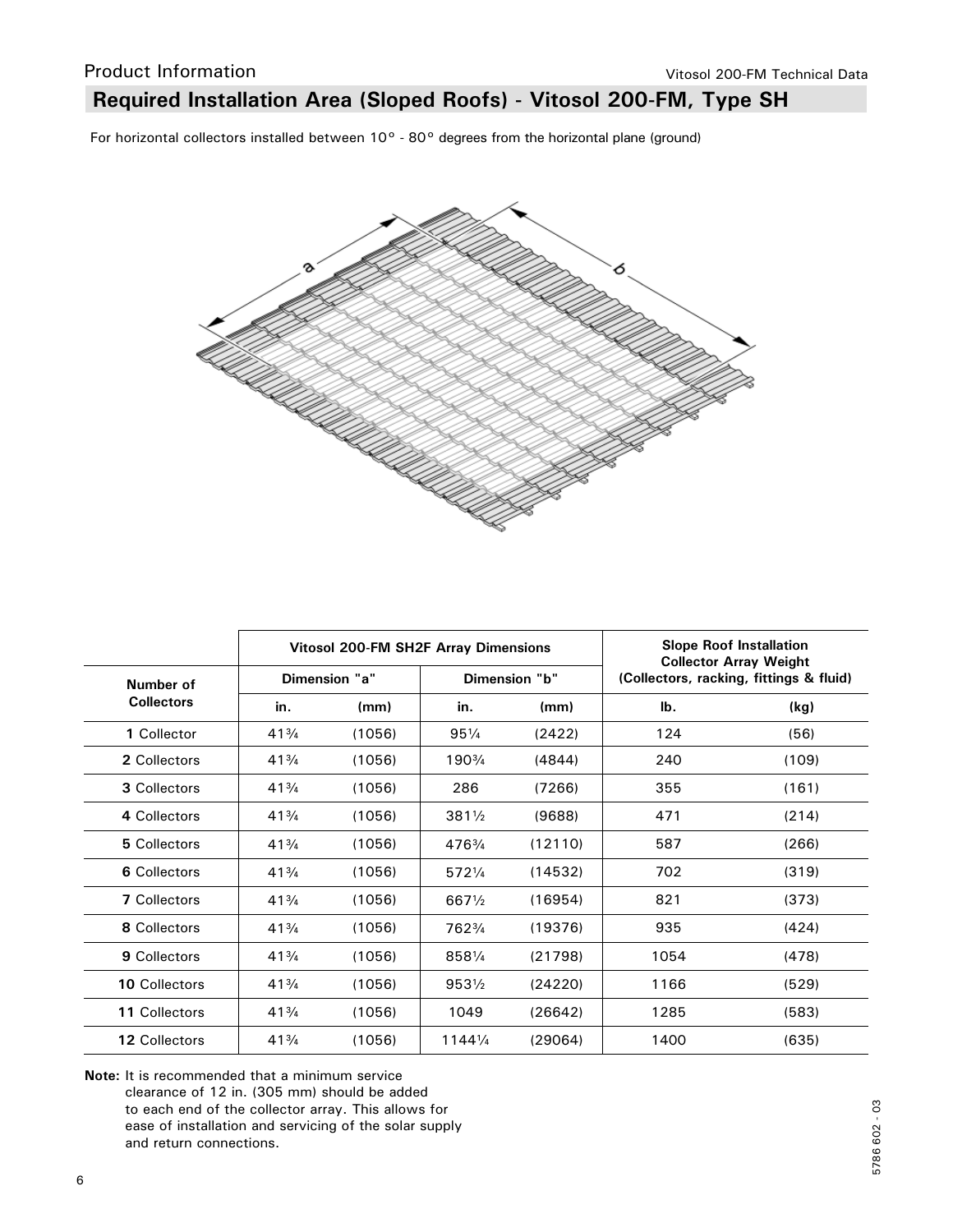## **Required Installation Area (Flat Roofs) - Vitosol 200-FM, Type SV**

For vertical collectors installed between 25° - 60° degrees from the horizontal plane (ground)



|                     | Vitosol 200-FM SV2F Array Dimensions                                | <b>Flat Roof Installation</b> |                                                                    |                                                                          |       |
|---------------------|---------------------------------------------------------------------|-------------------------------|--------------------------------------------------------------------|--------------------------------------------------------------------------|-------|
| Number of           | <b>Mounting Frame Spacing</b><br><b>Dimensions</b>                  |                               | <b>Overall Length of Array</b><br><b>When Collectors Installed</b> | <b>Collector Array Weight</b><br>(Collectors, racking, fittings & fluid) |       |
| <b>Collectors</b>   | " $X'' = 23\frac{1}{2}$ in (595 mm)<br>"Y"<br>$= 187/8$ in (481 mm) | in.<br>(mm)                   |                                                                    | lb.                                                                      | (kg)  |
| 1 Collector         | $1x$ " $X$ "                                                        | $42\frac{1}{4}$               | (1071)                                                             | 142                                                                      | (65)  |
| 2 Collectors        | $2x "X" + 1x "Y"$                                                   | $84\frac{1}{2}$               | (2148)                                                             | 278                                                                      | (126) |
| 3 Collectors        | $3x "X" + 2x "Y"$                                                   | 127                           | (3225)                                                             | 414                                                                      | (188) |
| 4 Collectors        | $4x "X" + 3x "Y"$                                                   | $169\frac{1}{4}$              | (4301)                                                             | 549                                                                      | (249) |
| 5 Collectors        | $5x "X" + 4x "Y"$                                                   | $211\frac{3}{4}$              | (5378)                                                             | 685                                                                      | (311) |
| 6 Collectors        | $6x$ "X" + $5x$ "Y"                                                 | 2541/4                        | (6455)                                                             | 820                                                                      | (372) |
| <b>7 Collectors</b> | $7x "X" + 6x "Y"$                                                   | 2961/2                        | (7532)                                                             | 958                                                                      | (435) |
| 8 Collectors        | $8x "X" + 7x "Y"$                                                   | 339                           | (8609)                                                             | 1094                                                                     | (496) |
| 9 Collectors        | $9x "X" + 8x "Y"$                                                   | 3811/4                        | (9685)                                                             | 1229                                                                     | (558) |
| 10 Collectors       | $10x$ "X" + 9x "Y"                                                  | $423\frac{3}{4}$              | (10762)                                                            | 1365                                                                     | (619) |
| 11 Collectors       | $11x "X" + 10x "Y"$                                                 | 466                           | (11839)                                                            | 1500                                                                     | (681) |
| 12 Collectors       | $12x$ "X" + $11x$ "Y"                                               | $508\frac{1}{2}$              | (12916)                                                            | 1636                                                                     | (742) |

<sup>5786 602 - 03</sup> **Note:** It is recommended that a minimum service

- clearance of 12 in. (305 mm) should be added
- to each end of the collector array. This allows for
	- ease of installation and servicing of the solar supply

and return connections.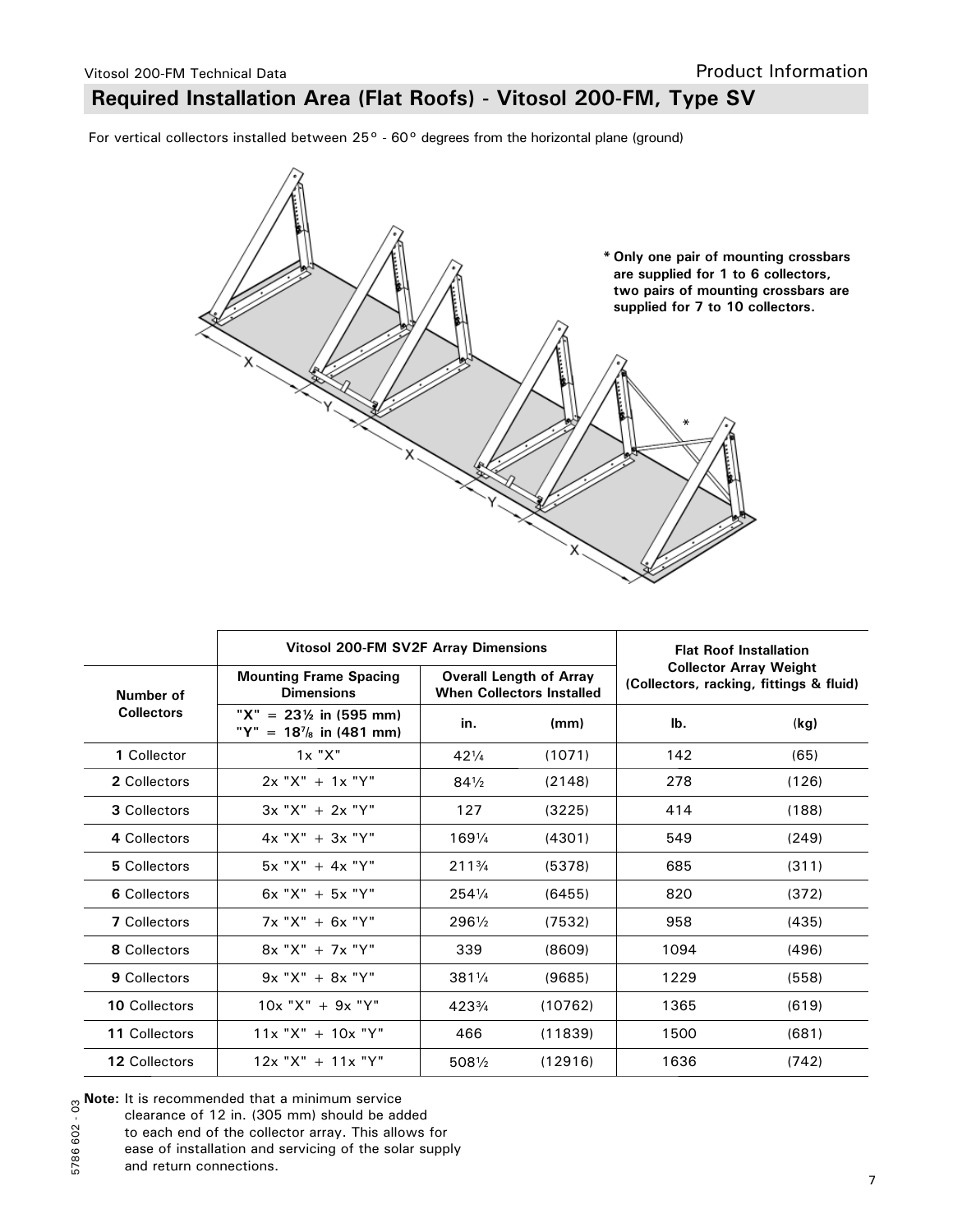### **Required Installation Area (Flat Roofs) - Vitosol 200-FM, Type SH**

For horizontal collectors installed between 25° - 80° degrees from the horizontal plane (ground)



|                     | <b>Vitosol 200-FM SH2F Array Dimensions</b>                      | <b>Flat Roof Installation</b> |                                                                    |                                                                          |       |
|---------------------|------------------------------------------------------------------|-------------------------------|--------------------------------------------------------------------|--------------------------------------------------------------------------|-------|
| Number of           | <b>Mounting Frame Spacing</b><br><b>Dimensions</b>               |                               | <b>Overall Length of Array</b><br><b>When Collectors Installed</b> | <b>Collector Array Weight</b><br>(Collectors, racking, fittings & fluid) |       |
| <b>Collectors</b>   | "X" = 75\% in (1920 mm)<br>"Y" = $18^7$ <sub>s</sub> in (481 mm) | in.                           | (mm)                                                               | lb.                                                                      | (kg)  |
| 1 Collector         | 1x "X"                                                           | $94\frac{1}{4}$               | (2395)                                                             | 125                                                                      | (57)  |
| 2 Collectors        | $2x$ "X" + 1x "Y"                                                | 1883/4                        | (4796)                                                             | 243                                                                      | (110) |
| 3 Collectors        | $3x "X" + 2x "Y"$                                                | 2831/4                        | (7197)                                                             | 361                                                                      | (164) |
| 4 Collectors        | $4x "X" + 3x "Y"$                                                | $377^{3/4}$                   | (9597)                                                             | 479                                                                      | (218) |
| 5 Collectors        | $5x$ "X" + 4x "Y"                                                | 4721/4                        | (11998)                                                            | 597                                                                      | (271) |
| 6 Collectors        | $6x$ "X" + $5x$ "Y"                                              | 567                           | (14399)                                                            | 715                                                                      | (325) |
| <b>7 Collectors</b> | $7x "X" + 6x "Y"$                                                | 6611/2                        | (16800)                                                            | 836                                                                      | (379) |
| 8 Collectors        | $8x "X" + 7x "Y"$                                                | 756                           | (19201)                                                            | 954                                                                      | (433) |
| 9 Collectors        | $9x "X" + 8x "Y"$                                                | 8501/2                        | (21601)                                                            | 1072                                                                     | (486) |
| 10 Collectors       | $10x$ "X" + 9x "Y"                                               | 945                           | (24002)                                                            | 1190                                                                     | (540) |
| 11 Collectors       | $11x "X" + 10x "Y"$                                              | 10391/2                       | (26403)                                                            | 1308                                                                     | (594) |
| 12 Collectors       | $12x$ "X" + $11x$ "Y"                                            | 1134                          | (28804)                                                            | 1426                                                                     | (647) |

**Note:** It is recommended that a minimum service clearance of 12 in. (305 mm) should be added to each end of the collector array. This allows for ease of installation and servicing of the solar supply and return connections.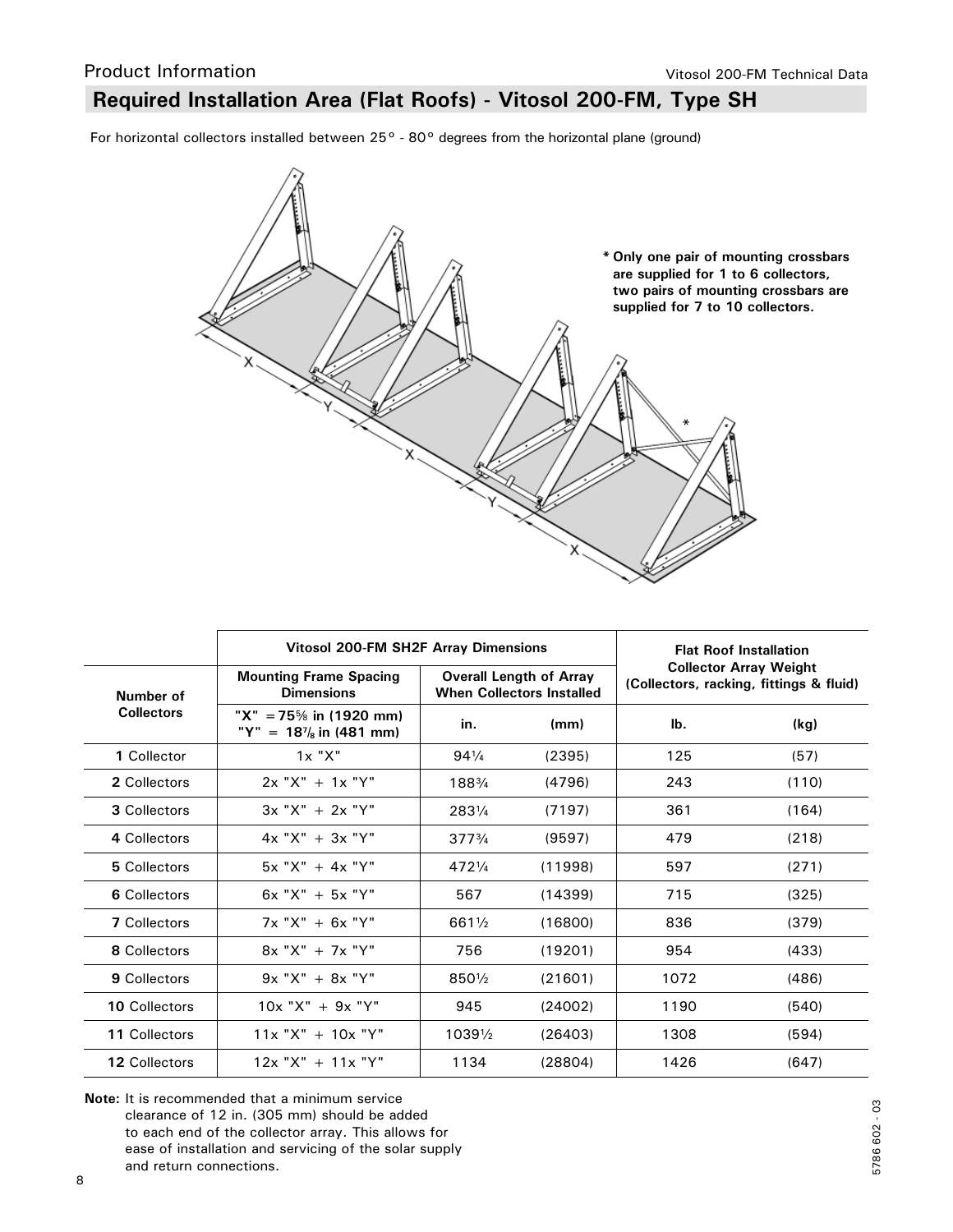## **Required Installation Area (Walls) - Vitosol 200-FM, Type SH**

For horizontal collectors installed between 45° - 80° degrees from the horizontal plane (ground)



|                      | <b>Vitosol 200-FM SH2F Array Dimensions</b>                  | <b>Wall Installation</b> |                                                                    |                                                                          |       |
|----------------------|--------------------------------------------------------------|--------------------------|--------------------------------------------------------------------|--------------------------------------------------------------------------|-------|
| Number of            | <b>Mounting Frame Spacing</b><br><b>Dimensions</b>           |                          | <b>Overall Length of Array</b><br><b>When Collectors Installed</b> | <b>Collector Array Weight</b><br>(Collectors, racking, fittings & fluid) |       |
| <b>Collectors</b>    | "X" = 75\% in (1920 mm)<br>"Y" = $18\frac{7}{8}$ in (481 mm) | in.                      | (mm)                                                               | lb.                                                                      | (kg)  |
| 1 Collector          | 1x "X"                                                       | $94\frac{1}{4}$          | (2395)                                                             | 120                                                                      | (55)  |
| 2 Collectors         | $2x "X" + 1x "Y"$                                            | 1883/4                   | (4796)                                                             | 236                                                                      | (107) |
| 3 Collectors         | $3x "X" + 2x "Y"$                                            | 2831/4                   | (7197)                                                             | 352                                                                      | (160) |
| 4 Collectors         | $4x "X" + 3x "Y"$                                            | $377^{3/4}$              | (9597)                                                             | 467                                                                      | (212) |
| 5 Collectors         | $5x$ "X" + 4x "Y"                                            | 4721/4                   | (11998)                                                            | 583                                                                      | (265) |
| 6 Collectors         | $6x$ "X" + $5x$ "Y"                                          | 567                      | (14399)                                                            | 699                                                                      | (317) |
| <b>7</b> Collectors  | $7x "X" + 6x "Y"$                                            | 6611/2                   | (16800)                                                            | 814                                                                      | (370) |
| 8 Collectors         | $8x "X" + 7x "Y"$                                            | 756                      | (19201)                                                            | 930                                                                      | (422) |
| 9 Collectors         | $9x "X" + 8x "Y"$                                            | 8501/2                   | (21601)                                                            | 1046                                                                     | (475) |
| <b>10 Collectors</b> | $10x$ "X" + 9x "Y"                                           | 945                      | (24002)                                                            | 1161                                                                     | (527) |
| 11 Collectors        | $11x "X" + 10x "Y"$                                          | 10391/2                  | (26403)                                                            | 1277                                                                     | (579) |
| 12 Collectors        | $12x$ "X" + $11x$ "Y"                                        | 1134                     | (28804)                                                            | 1393                                                                     | (632) |

<sup>5786 602 - 03</sup> **Note:** It is recommended that a minimum service

to each end of the collector array. This allows for

and return connections.

clearance of 12 in. (305 mm) should be added

ease of installation and servicing of the solar supply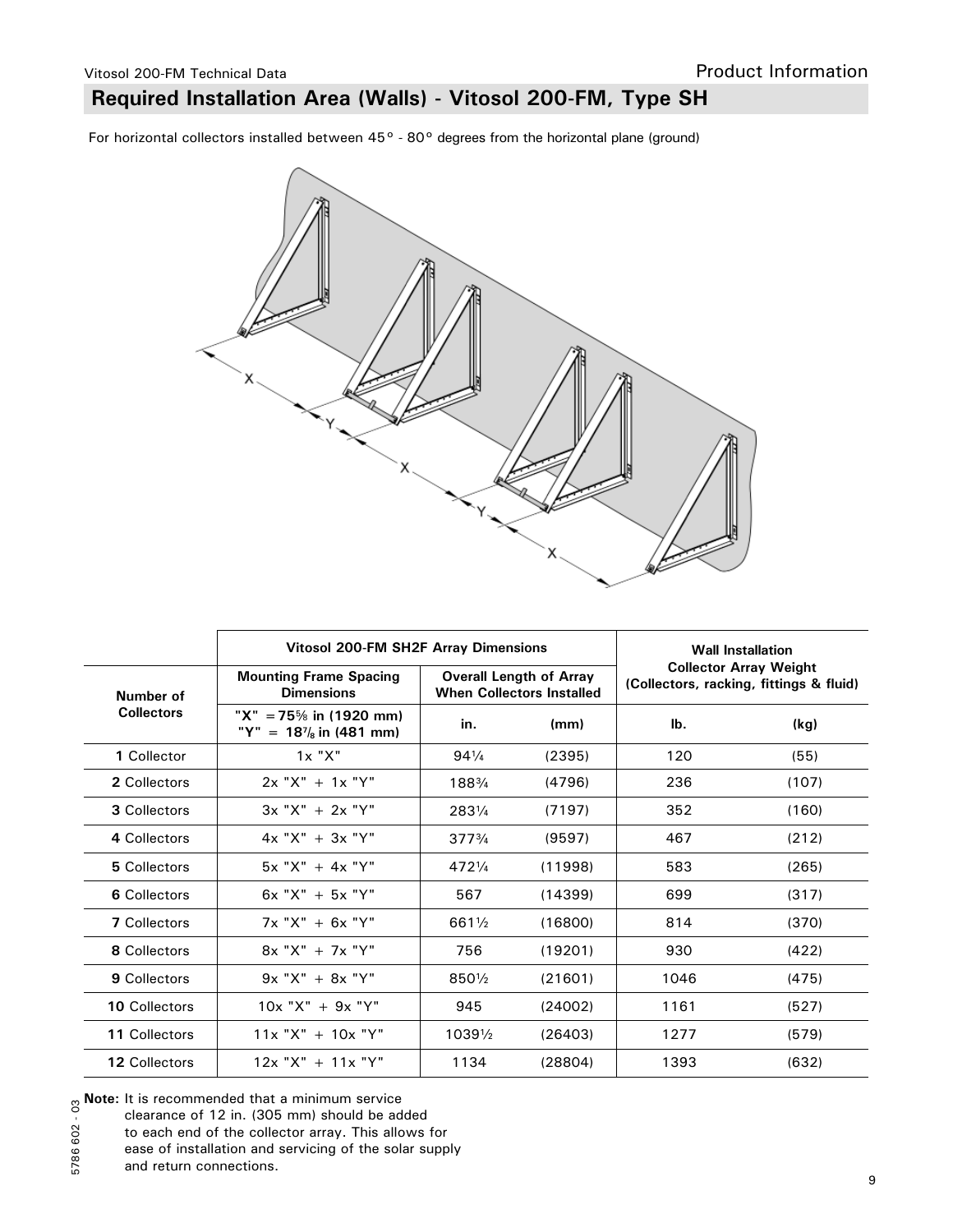### **Flow Rate in the Collector Array**

All Vitosol collectors have a minimum required flow rate (low flow) and maximum flow rate (high flow). The collectors must operate within this range and the system designer must choose a flow rate based on the specific parameters of the system. At the same collector output, a higher flow rate means a lower  $\Delta t$  or temperature spread across the collector array. Inversely a lower flow rate will have a higher  $\Delta t$  or temperature spread across the collector array. When the  $\Delta t$  or temperature spread across the collector array becomes too large, the efficiency of the collectors will also decrease.

For larger solar installations, high flow is usually not recommended as this results in bigger pumps and larger pipe sizes. Typically low flow would be used as the decreased flow requirements result in smaller pumps which would use less energy, and small pipe sizes, reducing the overall installation and operating cost for the system.

#### Operating modes: **Low flow operation** Operation with flow rates between:

0.010 - 0.012 USG/min/ft2 (25 - 30 L/h/m2)

#### **High flow operation**

Operation with flow rates between: 0.012 - 0.025 USG/min/ft2 (30 - 60 L/h/m2)

|                       |        | Low Flow | <b>High Flow</b> |        |        |        |        |        |
|-----------------------|--------|----------|------------------|--------|--------|--------|--------|--------|
| $USG/min/ft^2$        | 0.0102 | 0.0123   | 0.0143           | 0.0164 | 0.0184 | 0.0205 | 0.0225 | 0.0245 |
| (L/h/m <sup>2</sup> ) | (25)   | (30)     | (35)             | (40)   | (45)   | (50)   | (55)   | (60)   |
| USG/min               | 0.26   | 0.31     | 0.36             | 0.41   | 0.46   | 0.51   | 0.56   | 0.62   |
| (L/min)               | (1.0)  | (1.2)    | (1.4)            | (1.6)  | (1.7)  | (1.9)  | (2.1)  | (2.3)  |

#### **Specific Flow Rate**

#### **Recommended flow rate for the number of collectors per individual array**

| Number of<br><b>Collectors</b> |            |            |             |             | USG/min (L/min) |             |            |             |
|--------------------------------|------------|------------|-------------|-------------|-----------------|-------------|------------|-------------|
| 1 Collector                    | 0.26(1.0)  | 0.31(1.2)  | 0.36(1.4)   | 0.41(1.6)   | 0.46(1.7)       | 0.51(1.9)   | 0.56(2.1)  | 0.62(2.3)   |
| 2 Collectors                   | 0.51(1.9)  | 0.62(2.3)  | 0.72(2.7)   | 0.82(3.1)   | 0.92(3.5)       | 1.03(3.9)   | 1.13(4.3)  | 1.23(4.7)   |
| 3 Collectors                   | 0.77(2.9)  | 0.92(3.5)  | 1.08(4.1)   | 1.23(4.7)   | 1.39(5.2)       | 1.54(5.8)   | 1.69(6.4)  | 1.85(7.0)   |
| 4 Collectors                   | 1.03(3.9)  | 1.23(4.7)  | 1.44(5.4)   | 1.64(6.2)   | 1.85(7.0)       | 2.05(7.8)   | 2.26(8.5)  | 2.46(9.3)   |
| 5 Collectors                   | 1.28(4.9)  | 1.54(5.8)  | 1.80(6.8)   | 2.05(7.8)   | 2.31(8.7)       | 2.56(9.7)   | 2.82(10.7) | 3.08(11.7)  |
| 6 Collectors                   | 1.54(5.8)  | 1.85(7.0)  | 2.15(8.2)   | 2.46(9.3)   | 2.77(10.5)      | 3.08(11.7)  | 3.39(12.8) | 3.69(14.0)  |
| <b>7 Collectors</b>            | 1.80(6.8)  | 2.15(8.2)  | 2.51(9.5)   | 2.87(10.9)  | 3.23(12.2)      | 3.59(13.6)  | 3.95(15.0) | 4.31 (16.3) |
| 8 Collectors                   | 2.05(7.8)  | 2.46(9.3)  | 2.87(10.9)  | 3.28(12.4)  | 3.69(14.0)      | 4.10 (15.5) | 4.51(17.1) | 4.92 (18.6) |
| 9 Collectors                   | 2.31(8.7)  | 2.77(10.5) | 3.23(12.2)  | 3.69(14.0)  | 4.16 (15.7)     | 4.62 (17.5) | 5.08(19.2) | 5.54(21.0)  |
| <b>10 Collectors</b>           | 2.56(9.7)  | 3.08(11.7) | 3.59(13.6)  | 4.10 (15.5) | 4.62 (17.5)     | 5.13(19.4)  | 5.64(21.4) | 6.16(23.3)  |
| 11 Collectors                  | 2.82(10.7) | 3.39(12.8) | 3.95(15.0)  | 4.51(17.1)  | 5.08(19.2)      | 5.64(21.4)  | 6.21(23.5) | 6.77(25.6)  |
| 12 Collectors                  | 3.08(11.7) | 3.69(14.0) | 4.31 (16.3) | 4.92 (18.6) | 5.54(21.0)      | 6.16(23.3)  | 6.77(25.6) | 7.39(28.0)  |

**Note:** Maximum of 10x Vitosol 200-FM can be connected in one array, having single-sided connections. Maximum of 12x Vitosol 200-FM can be connected in one array, having alternate side connections (reverse return).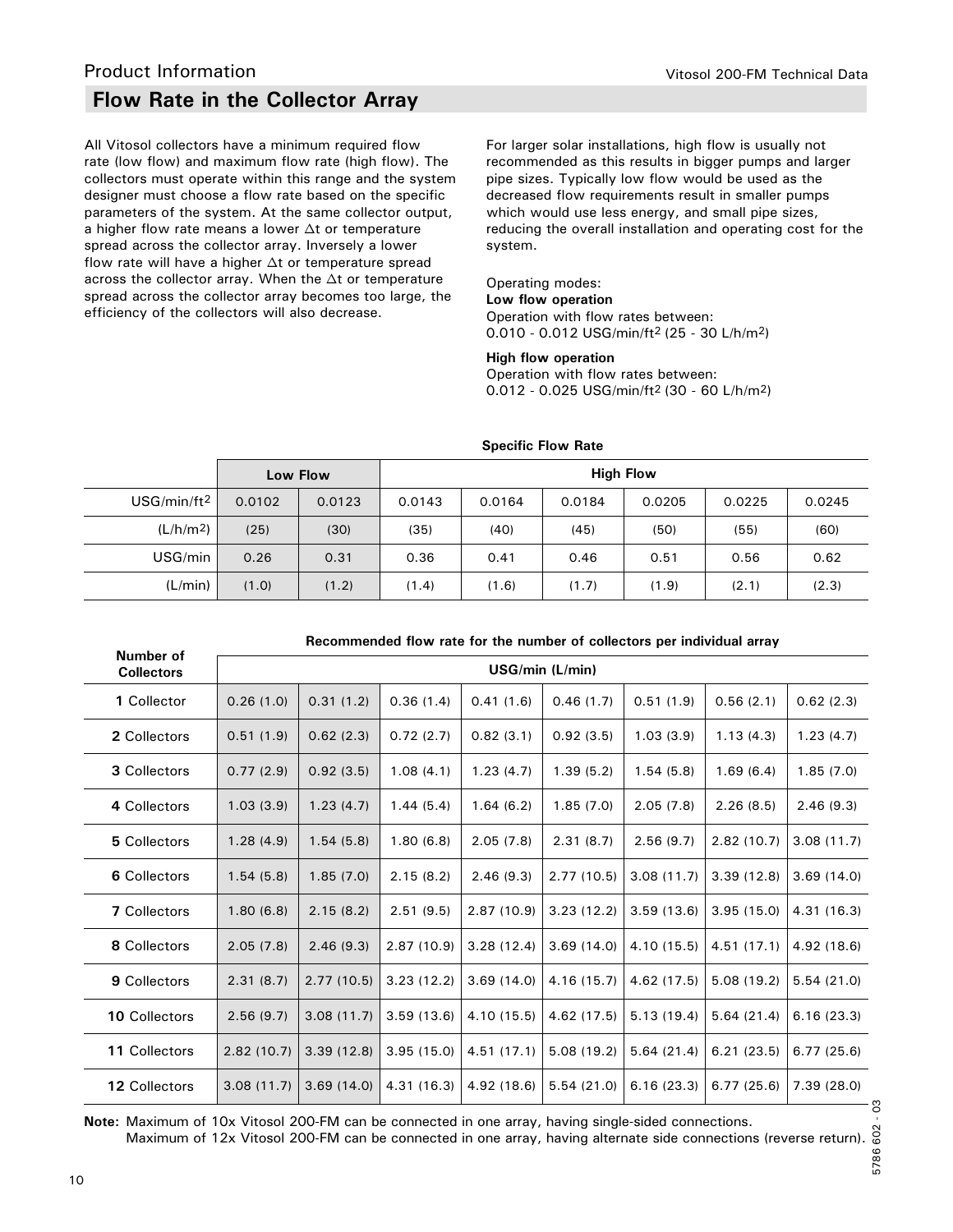### **Vitosol 200-FM, Type SV and SH Low Flow Operation (single-sided connection)**



Single array less than or equal to  $(\le)$  8x flat plate collectors

#### **Legend**

A Collector temperature sensor (field installed)

### **Vitosol 200-FM, Type SV and SH High Flow Operation (single-sided connection)**



Single array less than or equal to  $(\le)$  10x flat plate collectors

Multiple arrays less than or equal to  $(\le)$  10x flat plate collectors per individual array

### **Legend**

A Collector temperature sensor (field installed)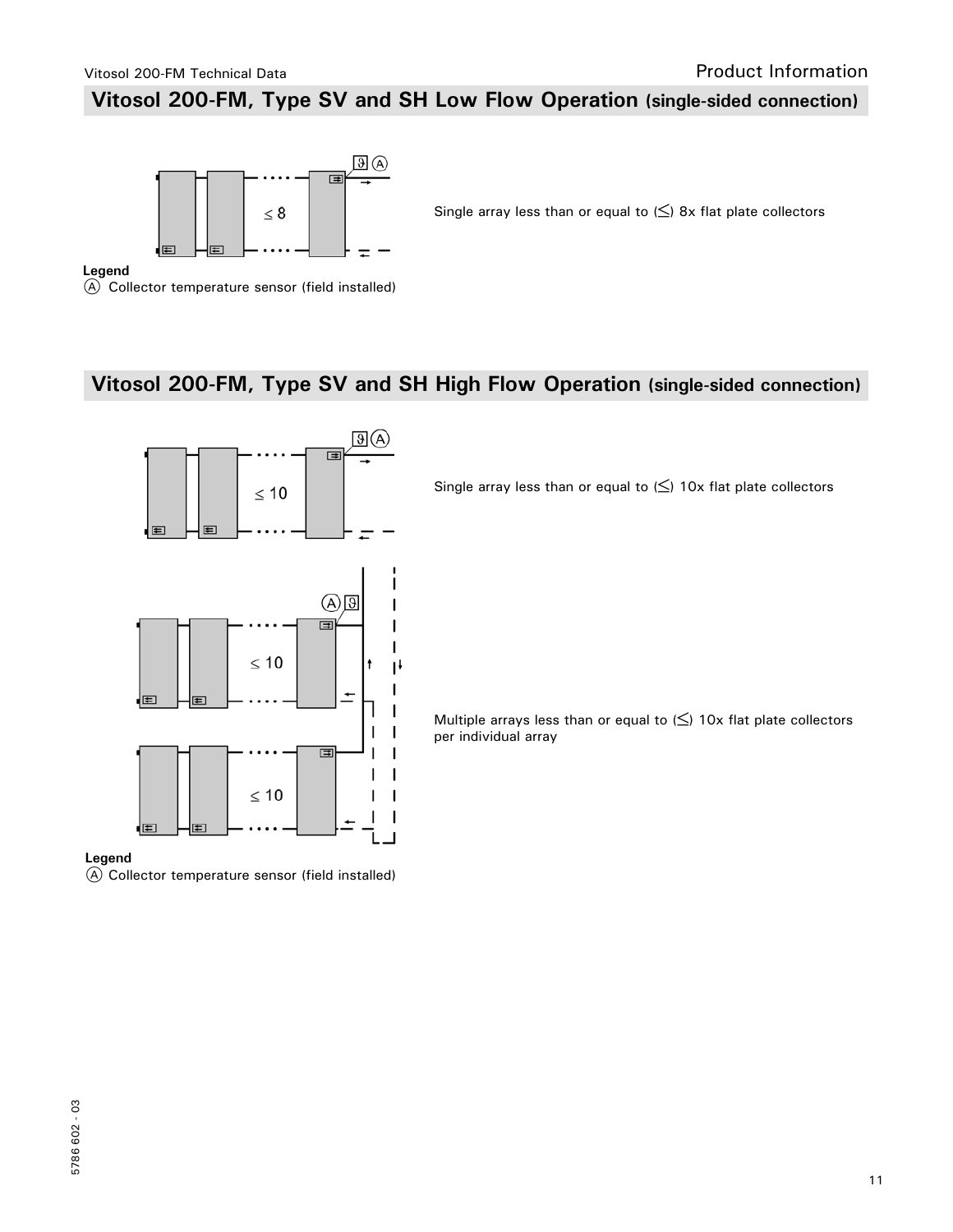### **Vitosol 200-FM, Type SV and SH Low Flow Operation (connection on alternate sides)**



Single array less than or equal to  $(\le)$  10x flat plate collectors

#### **Legend**

A Collector temperature sensor (field installed)

### **Vitosol 200-FM, Type SV and SH High Flow Operation (connection on alternate sides)**



Single array less than or equal to  $(\le)$  12x flat plate collectors



Multiple arrays less than or equal to  $(\le)$  12x flat plate collectors per individual array

#### **Legend**

A Collector temperature sensor (field installed)

### **Flow Velocity**

To minimize the pressure drop through the solar thermal system pipe work, the flow velocity in the pipe should not exceed 3.3 ft/s (1 m/s). We recommend flow velocities between 1.3 and 2.3 ft/s (0.4 and 0.7 m/s). At these flow velocities, an approximate pressure drop as indicated below can result:

 0.12 and 0.3 "w.c. per foot of pipe (1.0 and 2.5 mbar per meter of pipe)

For the installation of collectors, we recommend sizing the solar supply and return pipes as for a normal heating system according to flow rate and velocity.

**Note:** A higher flow velocity results in a higher pressure drop and potentially could erode the walls of the pipe work. If the flow velocity is too low, the system will not capture or move the air trapped in the system.

Any residual air that has collected at the collector must be routed downwards through the solar return line to the air vent in the Solar-Divicon. This will have to be manually vented.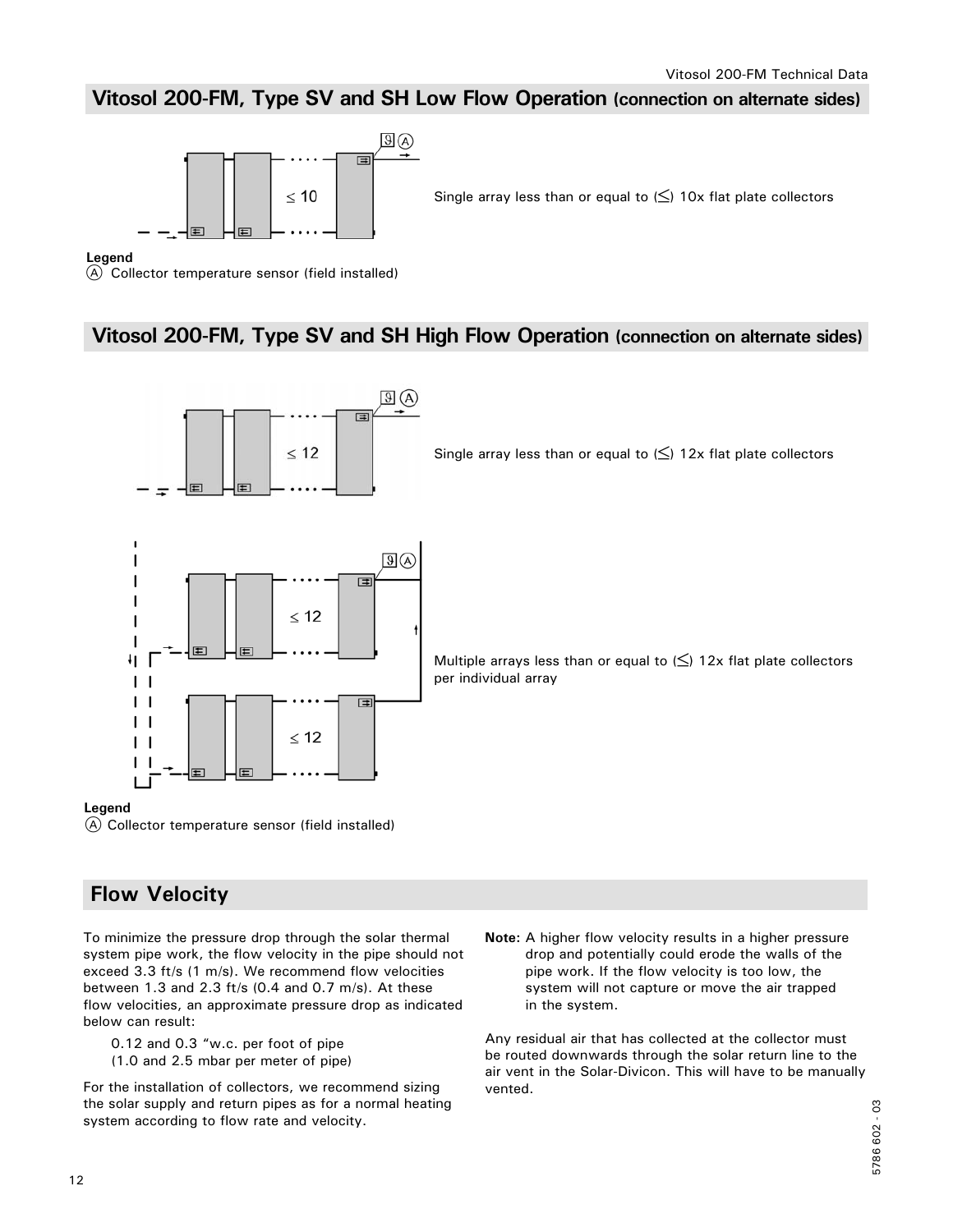### Vitosol 200-FM Technical Data **Pressure Drop of Vitosol 200-FM, Type SV and SH**



Relative to water, corresponds to Tyfocor HTL at approximately 140°C (60°C).

**Note:** For multiple Vitosol 200-FM collector arrays, use the flow rate per individual collector to calculate the pressure drop.

|                         | $-1$   |          |                  |        |        |        |        |        |
|-------------------------|--------|----------|------------------|--------|--------|--------|--------|--------|
|                         |        | Low Flow | <b>High Flow</b> |        |        |        |        |        |
| USG/min/ft <sup>2</sup> | 0.0102 | 0.0123   | 0.0143           | 0.0164 | 0.0184 | 0.0205 | 0.0225 | 0.0245 |
| (L/h/m <sup>2</sup> )   | (25)   | (30)     | (35)             | (40)   | (45)   | (50)   | (55)   | (60)   |
| USG/min                 | 0.26   | 0.31     | 0.36             | 0.41   | 0.46   | 0.51   | 0.56   | 0.62   |
| (L/min)                 | (1.0)  | (1.2)    | (1.4)            | (1.6)  | (1.7)  | (1.9)  | (2.1)  | (2.3)  |

### **Specific Flow Rate**

**Resulting Pressure Drop for Vitosol FM, Type SV and SH for collector arrays consisting of 1 to 12 collectors (connected in parallel)**

| "w.c.  | 29   | 39   | 49    | 60    | 72    | 86    | 100   | 116   |
|--------|------|------|-------|-------|-------|-------|-------|-------|
| ft/hd  | 2.4  | 3.2  | 4.1   | 5.0   | 6.0   | 7.1   | 8.3   | 9.6   |
| (mbar) | (73) | (96) | (121) | (149) | (180) | (213) | (249) | (288) |
| (kPa)  | (7)  | (10) | (12)  | (15)  | (18)  | (21)  | (25)  | (29)  |

**Note:** Maximum of 10x Vitosol 200-FM can be connected in one array, having single-sided connections.

Maximum of 12x Vitosol 200-FM can be connected in one array, having alternate side connections (reverse return).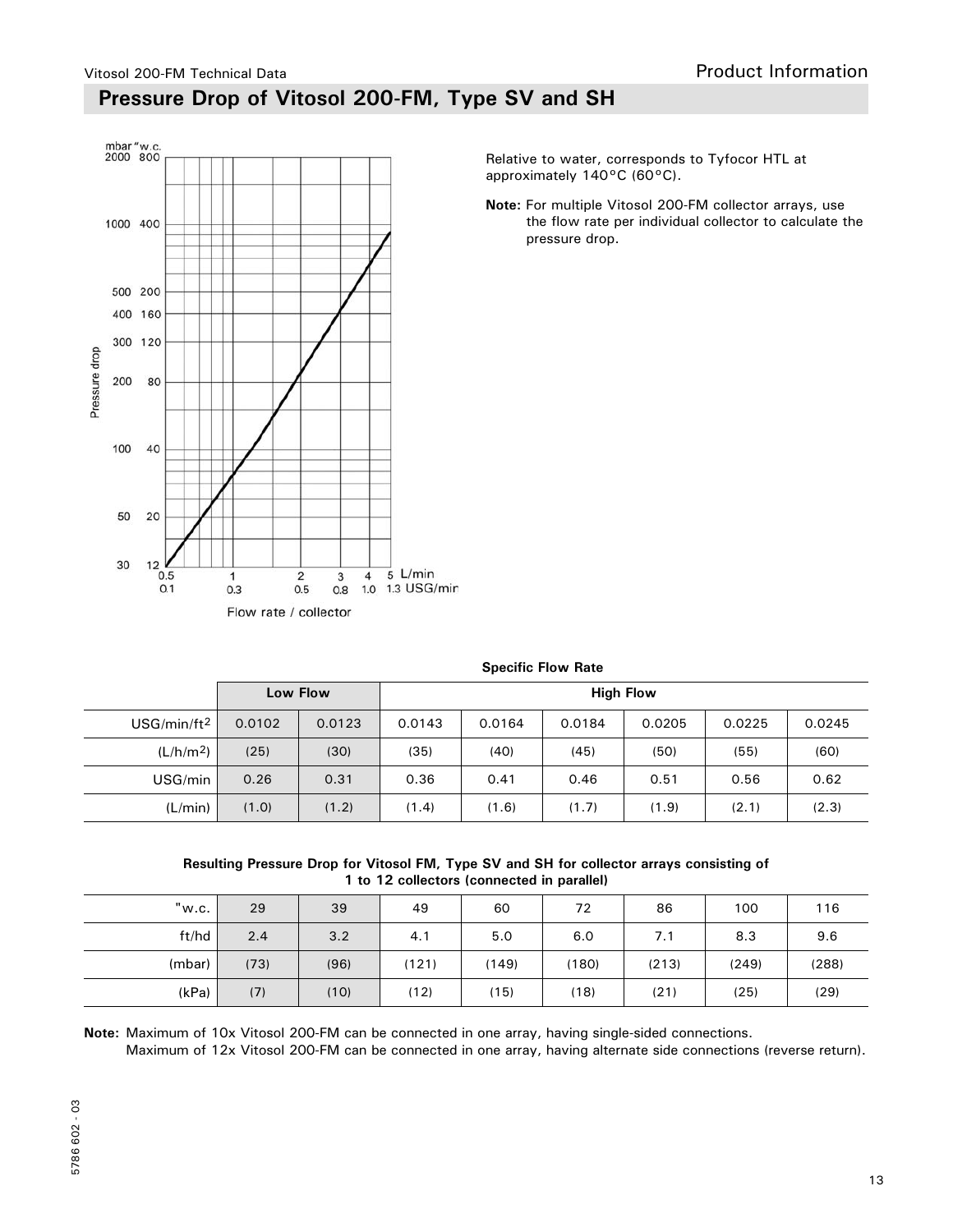### **Collector Location**



 Refer to the Solar System Design Guide, for detailed information on the optimum alignment and inclination of solar collectors.

#### **Optimum alignment and inclination**

The solar collector provides the highest solar yield over an annual average when facing due south with an inclination of approximately, 30° to 45° from the horizontal plane. However, the installation of a solar heating system is still viable even when the installation deviates quite significantly from the above (South-Westerly to South-Easterly alignment or with an inclination of 25° to 55° from the horizontal plane).



**Solar Energy Yield**

| (a) $100\%$              | $(d)$ 65% | $(9)$ 80% | $(i)$ 50% |
|--------------------------|-----------|-----------|-----------|
| (b) $95%$                | $(e)$ 70% | (h) 80%   | $(k)$ 90% |
| 95%<br>$\left( c\right)$ | $(f)$ 65% | $(i)$ 50% |           |

### **Determining the Collector Row Distance "z"**



 $z = \frac{h \cdot \sin (180^\circ - (\alpha + \beta))}{h}$ sin β

#### **Legend**

- z=Collector row distance
- h=Collector height 200-FM model SV =  $93\frac{3}{4}$  in. (2380 mm) 200-FM model SH =  $41\frac{3}{4}$  in. (1056 mm)
- $\alpha$  = Collector angle of inclination 200-FM model SV =  $25^{\circ}$  -  $60^{\circ}$ 200-FM model SH =  $25^{\circ}$  - 80 $^{\circ}$
- $\beta$  = Solar angle

 $\beta = (90^{\circ} - 23.5^{\circ})$  - Latitude

### **IMPORTANT**

**When installing several collectors in series, maintain a distance of "z".**

Example:

Vitosol 200-FM, Type SV (Vertical Collector) Toronto is located at approximately 43° latitude.

1. Determine the angle of the sun  $\beta$ . This should be chosen so that the midday sun December 21 falls on the second row of collectors without being obstructed by shadows.

Solar angle  $\beta$ :  $\beta$  = (90° - 23.5°) - latitude (23.5° should be accepted as constant value for northern latitudes)

$$
\beta = (90^{\circ} - 23.5^{\circ}) - 43^{\circ} = 23.5^{\circ}
$$

2. Calculating dimension "z":

 $h = 2380$  mm  $\alpha = 45^\circ$  $\beta = 23.5^{\circ}$ 

- $z=\frac{2380 \text{ mm} \cdot \text{sin} (180^\circ \cdot (45^\circ + 23.5^\circ))}{2}$  $\overline{\sin 23.5^\circ}$
- $z = \frac{2380 \text{ mm} \cdot \text{sin}}{111.5^\circ}$  $\overline{\sin 23.5^\circ}$
- z= 218.6 in. (5553 mm)
- **Note:** Contact Viessmann Solar Tech Support for assistance with calculating distance "z".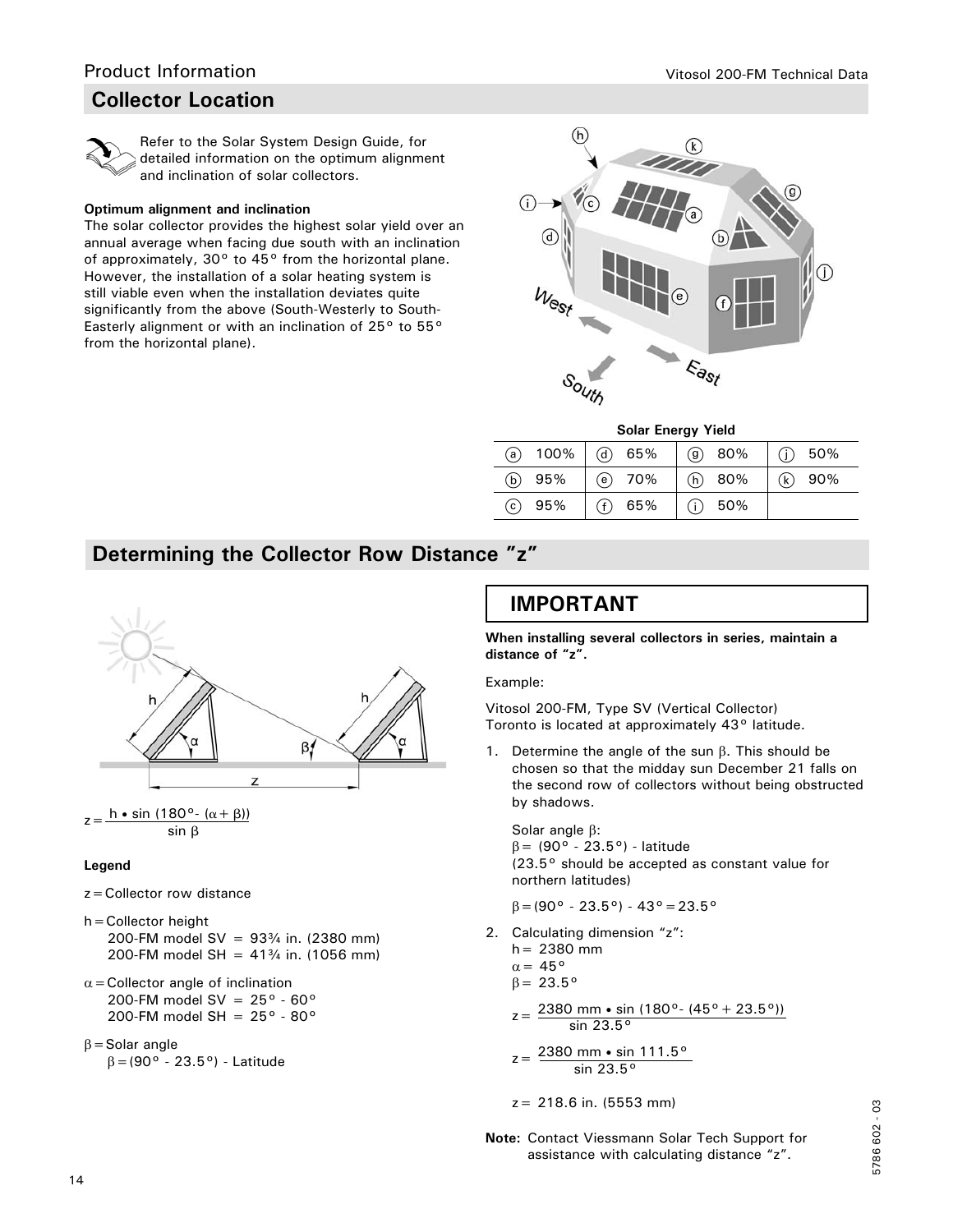### **Solar System Design**

When designing a solar thermal system, the engineer or installing contractor must carefully select system components to ensure efficient, trouble free operation. During the design phase it is recommended that the following details be addressed:

- Type of collector to be used and how it will be installed
- The recommended flow rate for each collector or collector array
- The supply/return pipe size, material and total length of run
- Recommended size of the solar storage/buffer tank
- The pressure drop of the solar collectors, piping, solar pumps, tanks, heat exchangers and other hydronic devices added to the system
- The size of the solar pump required based on flow and pressure drop of the system
- The size of the expansion tank required based on the height of the installation and the thermal expansion of the solar fluid. Since there is a potential for steam to be created, this will also need to be considered when sizing the expansion tank



 Refer to the Installation, Operating and Service Instructions, for sizing information which is available online.

**Note:** Contact Viessmann Solar Tech Support for assistance with solar sizing.

### **ThermProtect Absorber Coating**

#### **ThermProtect temperature characteristics**

| Solar collector<br>temperature                             | Solar tank<br>operation                      | <b>Emission</b><br>ε.                |
|------------------------------------------------------------|----------------------------------------------|--------------------------------------|
| up to $167^{\circ}F(75^{\circ}C)$                          | Solar storage<br>tank being<br>heated        | $~1.5\%$                             |
| from $167^{\circ}$ F to $293^{\circ}$ F<br>(75°C to 145°C) | Solar storage<br>tank at max.<br>temperature | $\sim$ 5% increases<br>to $\sim$ 40% |

- The absorber selective coating (ThermProtect), optical characteristics changes depending on operating temperature
- The rate of absorption  $\alpha$  does not change
- The rate of emission  $\varepsilon$  automatically adapts to the system